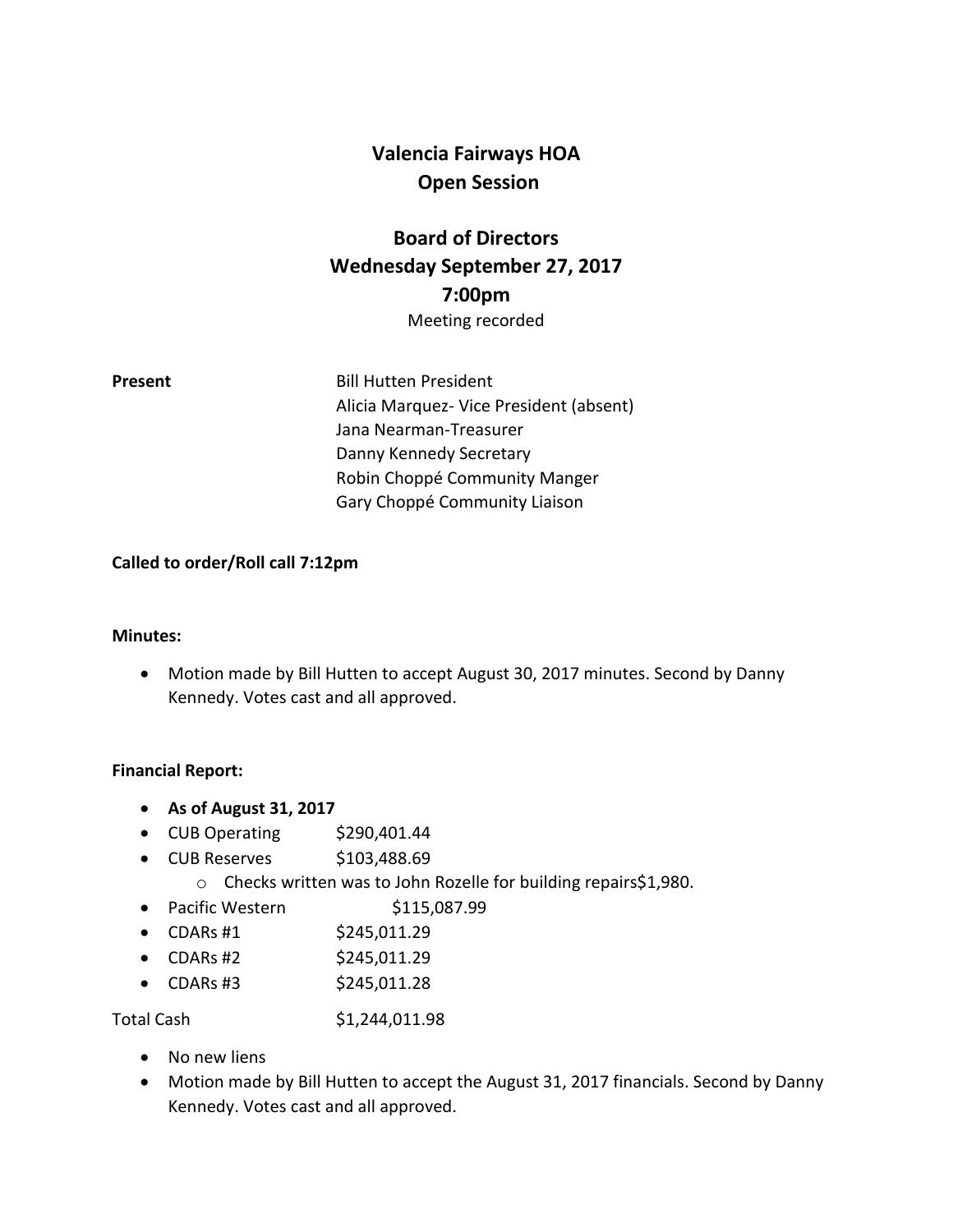Just received the CPA review for fiscal year 2016/2017, The Board will review and vote on at the October 2017 meeting.

## **Security:**

- Security Specialized has failed the community in what was promised the scope of work for the community.
- Board interview Southern California Security Service, which will be saving the community \$3,000 annually.
- Motion made by Bill Hutten to award Southern California Security Service the contract for the community. Second by Danny Kennedy. Votes cast and all approved.

# **Community Updates:**

- **Golfview**
- The Board is considering purchasing Golfveiw from the City of Santa Clarita for \$8,325.
- There is also a portion of the sidewalk area that belongs to Newhall Landing & Farming that would need to be addressed and approval from Valencia Lakeshore HOA.
- Board will need to review the overall cost to maintain, before sending any information and vote to the homeowners
- **Painting**
- Painting to begin in October by zone. It will take approximately 10 months to complete and will include the office and the three pools building trim.
- John Rozelle will be in front of the painters repairing trim, fencing and stucco.
- Owners will need to move their plants and furniture away from fencing and if they have a pergola.
- Pergola will be inspected by the contractor to inform the owner if it needs repairs before painting and give them an estimate. They can choose their own contractor for repairs and painting.
- Cost for painting the pergolas will be \$300 regardless of size.
- Painters will first power wash the buildings before painting.
- **Voting**
- Don't forget to vote for your Board members, Ballot are out.

### **Open Session**

 Homeowners would like the opportunity to review the paint colors before painting. (A) the Board will apply two new colors and owners can stop by and let Gary know their choice, but the Board will make the final decision. Jana Newman stated the color first look at had a under tone that she did not like once seen in the sunlight.